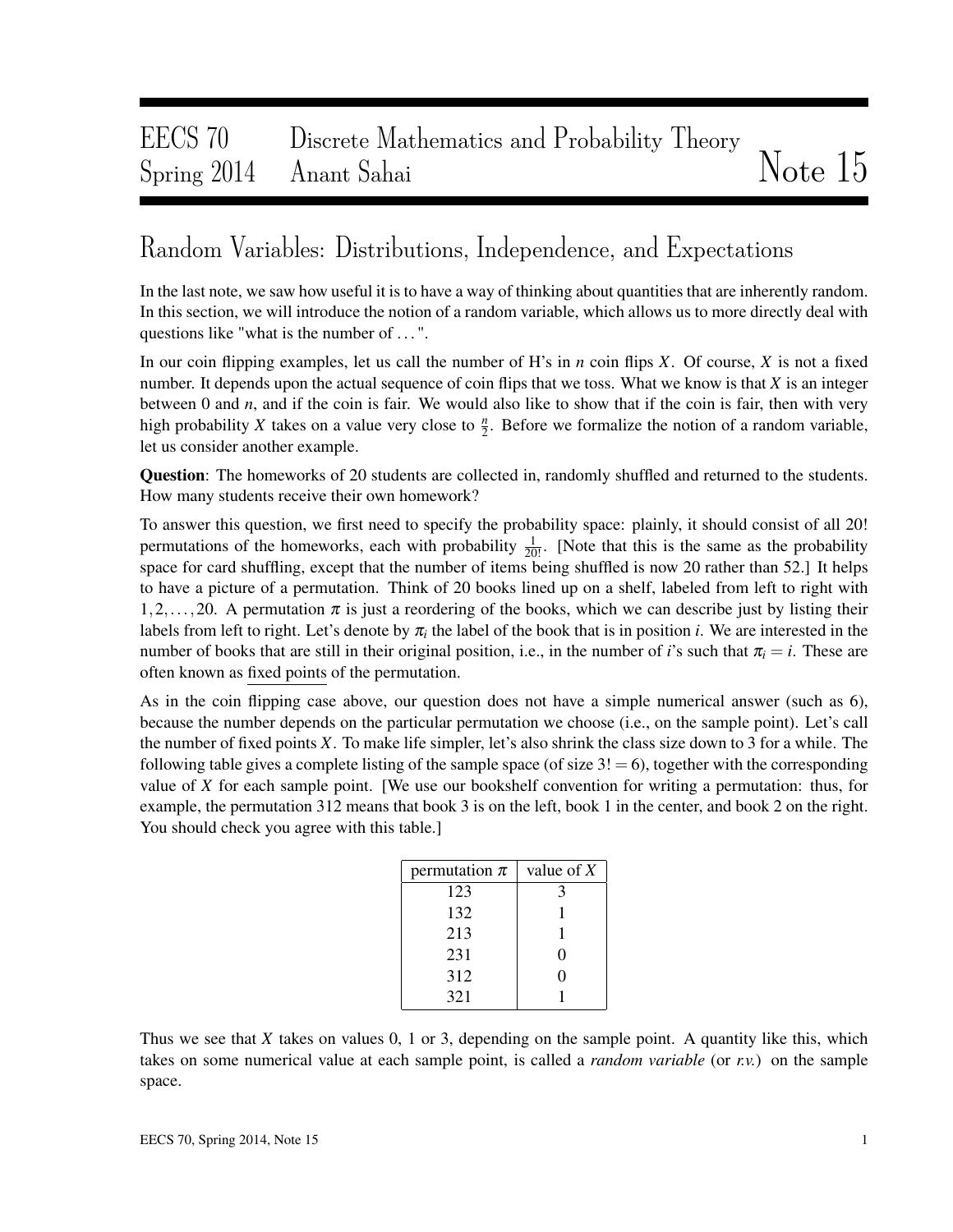

Sample space of all permutations

Figure 1: Visualization of how a random variable is defined on the sample space.

### Random Variables

Let us formalize the concepts discussed above.

**Definition 15.1 (random variable):** A random variable *X* on a sample space  $Ω$  is a function that assigns to each sample point  $\omega \in \Omega$  a real number  $X(\omega)$ .

Until further notice, we'll restrict out attention to random variables that are discrete, i.e., they take values in a range that is finite or countably infinite.

A random variable can be visualized in general by the picture in Figure  $1<sup>1</sup>$ . Note that the term "random variable" is really something of a misnomer: it is a function so there is nothing random about it and it is definitely not a variable! What is random is which sample point of the experiment is realized and hence the value that the random variable maps the sample point to.

### Distribution

When we introduced the basic probability space in Note 11, we defined two things: 1) the sample space  $\Omega$ consisting of all the possible outcomes (sample points) of the experiment; 2) the probability of each of the sample points. Analogously, there are two things important about any random variable: 1) the set of values that it can take ; 2) the probabilities with which it takes on the values. Since a random variable is defined on a probability space, we can calculate these probabilities given the probabilities of the sample points. Let *a* be any number in the range of a random variable *X*. Then the set

$$
\{\omega \in \Omega : X(\omega) = a\}
$$

is an *event* in the sample space (why?). We usually abbreviate this event to simply " $X = a$ ". Since  $X = a$  is an event, we can talk about its probability,  $Pr[X = a]$ . The collection of these probabilities, for all possible

 $1$ This and other figures in this note are inspired by figures in Chapter 2 of "Introduction to Probability" by D. Bertsekas and J. Tsitsiklis.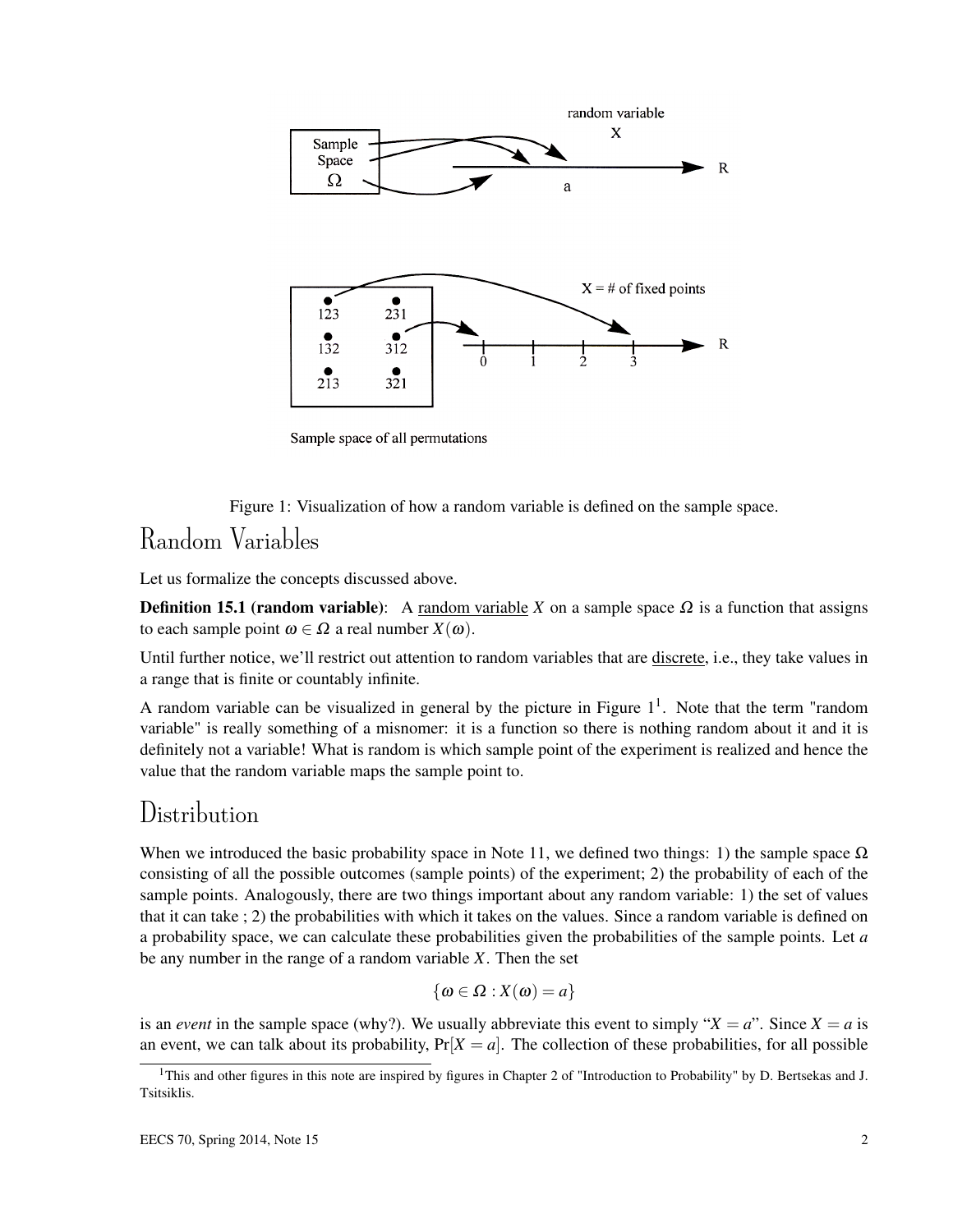

Figure 2: Visualization of how the distribution of a random variable is defined.

values of *a*, is known as the *distribution* of the r.v. *X*.

**Definition 15.2 (distribution):** The distribution of a discrete random variable *X* is the collection of values  $\{(a, \Pr[X = a]) : a \in \mathcal{A}\}\,$ , where  $\mathcal A$  is the set of all possible values taken by X.

Thus the distribution of the random variable *X* in our permutation example above is

$$
Pr[X = 0] = \frac{1}{3};
$$
  $Pr[X = 1] = \frac{1}{2};$   $Pr[X = 3] = \frac{1}{6};$ 

and  $Pr[X = a] = 0$  for all other values of *a*.

The distribution of a random variable can be visualized as a bar diagram, shown in Figure 2. The x-axis represents the values that the random variable can take on. The height of the bar at a value *a* is the probability  $Pr[X = a]$ . Each of these probabilities can be computed by looking at the probability of the corresponding event in the sample space.

Note that the collection of events  $X = a, a \in \mathcal{A}$ , satisfy two important properties:

- any two events  $X = a_1$  and  $X = a_2$  with  $a_1 \neq a_2$  are disjoint.
- the union of all these events is equal to the entire sample space  $\Omega$ .

The collection of events thus form a *partition* of the sample space (see Figure 2). Both properties follow directly from the fact that *X* is a function defined on  $\Omega$ , i.e., *X* assigns a unique value to each and every possible sample point in  $\Omega$ . As a consequence, the sum of the probabilities  $Pr[X = a]$  over all possible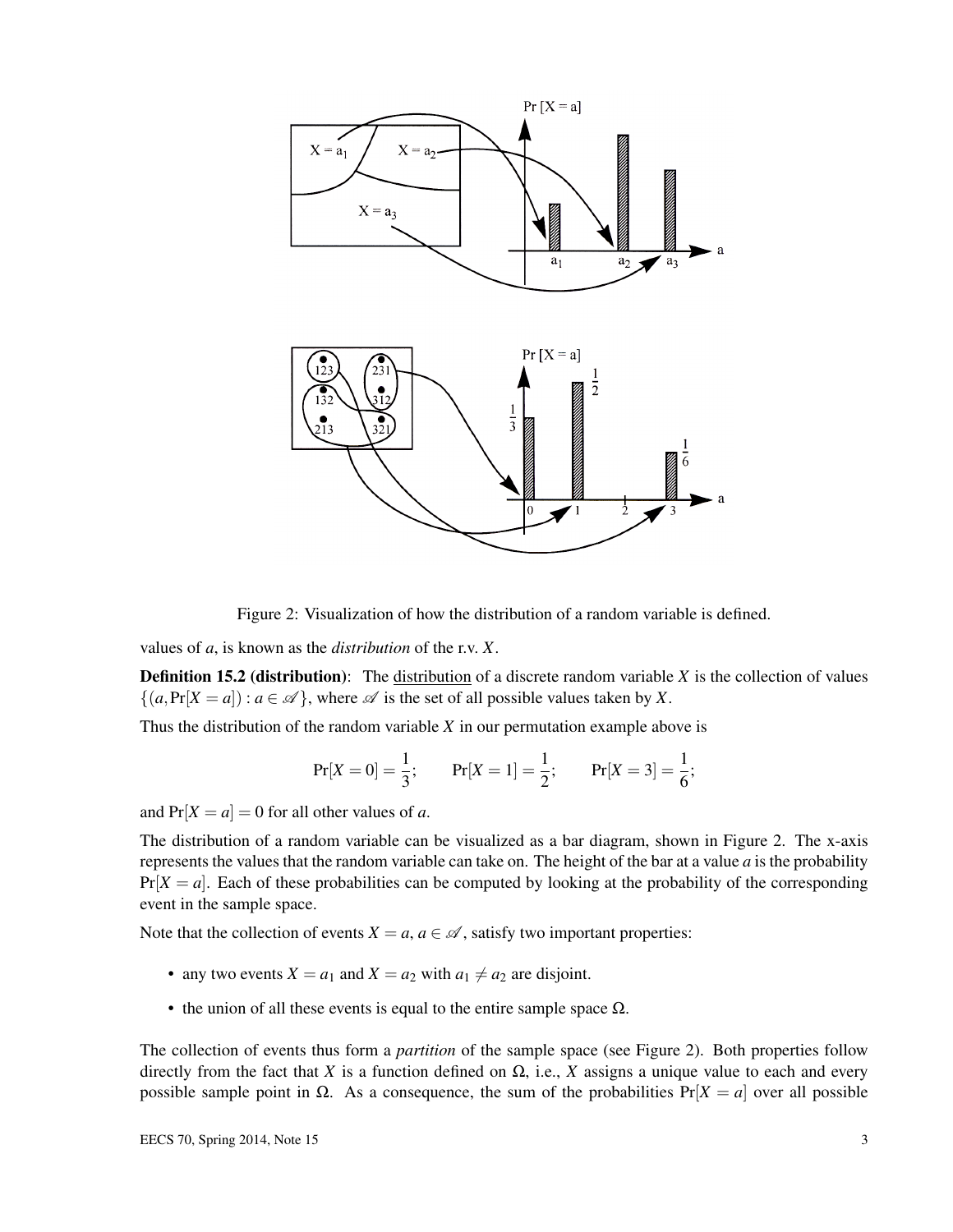values of *a* is exactly 1. So when we sum up the probabilities of the events  $X = a$ , we are really summing up the probabilities of all the sample points.

Another useful term is the *Probability Mass Function* (or PMF) of a random variable. This is usually denoted  $P_X(i)$  and is simply defined to be  $Pr[X = i] = Pr[\{\omega \in \Omega | X(\omega) = i\}]$ . The probability mass function inherits certain properties from the probability space:

- $0 \leq P_X(i) \leq 1$  for all *i*.
- $\sum_i P_X(i) = 1$  where the sum is taken over all the *i* in the range of *X*.

If we have more than one random variable that we are interested in, and both of them share the same underlying probability space (i.e. they are random quantities that have to do with the same experiment like the weight and sweetness of a randomly chosen apple), then we can also define a joint probability mass function (or joint PMF) as  $P_{X,Y}(i, j) = Pr[X = i \cap Y = j]$ . Alternatively, you can think of the pair  $(X, Y)$  as being a 2-tuple-valued random variable.

Given a joint PMF, you can always recover the individual PMF (sometimes called the marginal PMF) by just summing. See if you can use the law of total probability to prove for yourself that:

$$
P_X(i) = \sum_j P_{X,Y}(i,j).
$$

This is a simple matter of manipulating sets and understanding that  $P_X(i) = \sum_{\omega \in \Omega | X(\omega) = i} Pr[\omega]$ .

#### Example: The Binomial Distribution

Let's return to our example above, where we defined our random variable *X* to be the number of heads. More formally, consider the random experiment consisting of *n* independent tosses of a biased coin which lands on heads with probability p. Each sample point  $\omega$  is a sequence of tosses.  $X(\omega)$  is defined to be the number of heads in  $\omega$ . For example, when  $n = 3$ ,  $X(THH) = 2$ .

To compute the distribution of *X*, we first enumerate the possible values *X* can take on. They are simply 0,1,...,*n*. Then we compute the probability of each event  $X = i$  for  $i = 0, \ldots, n$ . The probability of the event  $X = i$  is the sum of the probabilities of all the sample points with *i* Heads (if  $n = 3$  and  $i = 2$ , there would be three such sample points  $\{HHT, HTH, THH\}$ ). Any such sample point has a probability  $p^{i}(1-p)^{n-i}$ , since the coin flips are independent. There are exactly  $\binom{n}{i}$  $\binom{n}{i}$  of these sample points. So

$$
Pr[X = i] = {n \choose i} p^{i} (1-p)^{n-i} \qquad i = 0, 1, ... n
$$
 (1)

This distribution, called the *binomial* distribution, is one of the most important distributions in probability. A random variable with this distribution is called a *binomial* random variable (for brevity, we will say *X* ∼  $Bin(n, p)$ ). An example of a binomial distribution is shown in Figure 3. Notice that, due to the properties of *X* mentioned above, it must be the case that  $\sum_{i=0}^{n} Pr[X = i] = 1$ , which implies that  $\sum_{i=0}^{n} {n \choose i}$  $\binom{n}{i} p^i (1-p)^{n-i} = 1.$ This provides a probabilistic proof of the Binomial Theorem!

Although we define the binomial distribution in terms of an experiment involving tossing coins, this distribution is useful for modeling many real-world problems. Consider for example the error correction problem studied in Note 8. Recall that we wanted to encode *n* packets into  $n + k$  packets such that the recipient can reconstruct the original *n* packets from any *n* packets received. But in practice, the number of packet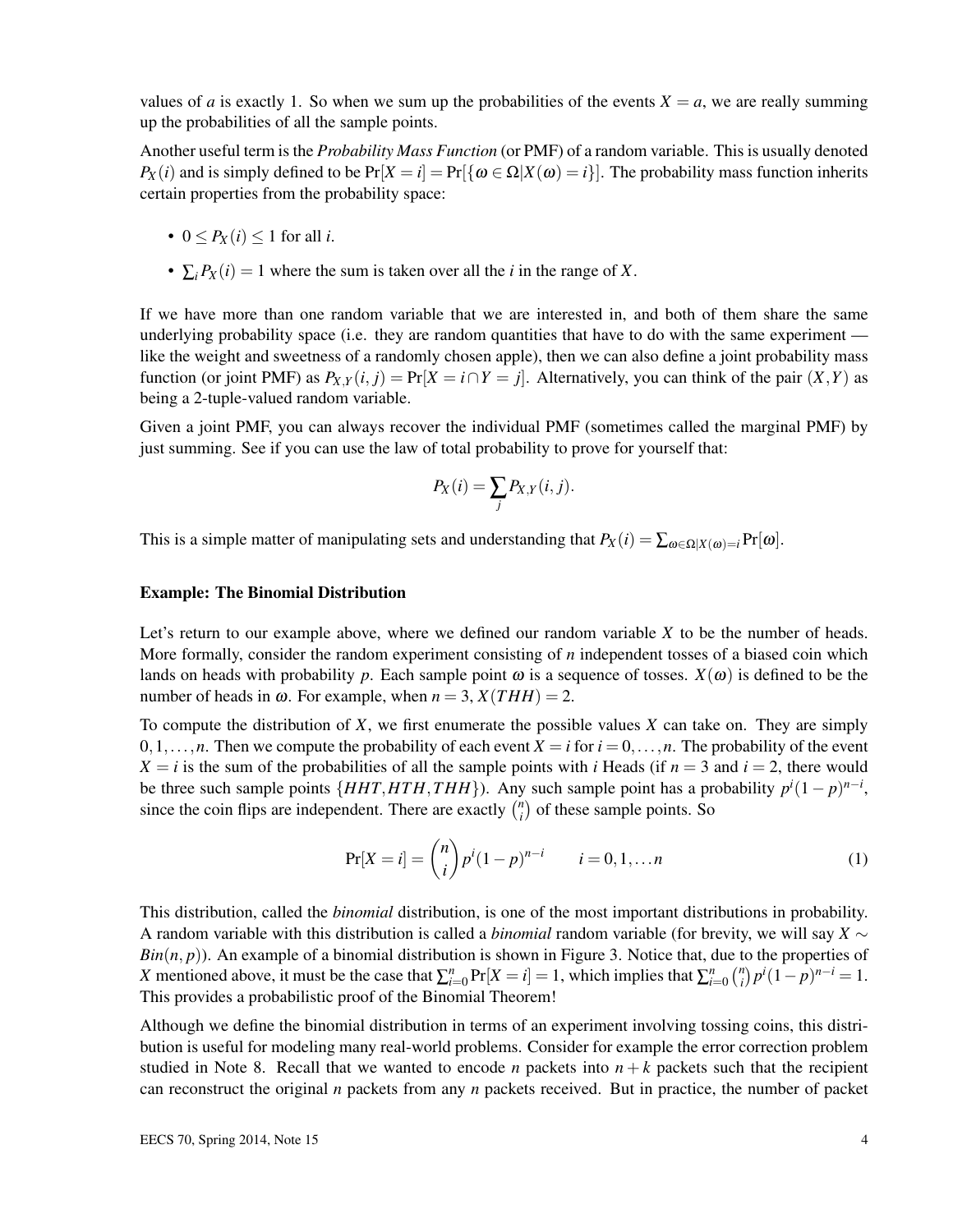

Figure 3: The binomial distributions for two choices of (*n*, *p*).

losses is random, so how do we choose *k*, the amount of redundancy? If we model each packet getting lost with probability  $p$  and the losses are independent, then if we transmit  $n+k$  packets, the number of packets received is a random variable *X* and *X* ∼ *Bin*( $n+k$ , 1−  $p$ ). (We are tossing a coin  $n+k$  times, and each coin turns out to be a Head (packet received) with probability 1− *p*). So the probability of successfully decoding the original data is:

$$
Pr[X \ge n] = \sum_{i=n}^{n+k} {n+k \choose i} (1-p)^i p^{n+k-i}.
$$

We can choose *k* such that this probability is no less than, say, 0.99.

## Independent Random Variables

Independence for random variables is defined<sup>2</sup> in an analogous fashion to independence for events:

**Definition 15.3 (independent r.v.'s):** Random variables *X* and *Y* on the same probability space are said to be *independent* if the events  $X = a$  and  $Y = b$  are independent for all values  $a, b$ . Equivalently, the joint distribution of independent r.v.'s decomposes as

$$
Pr[X = a, Y = b] = Pr[X = a] Pr[Y = b] \quad \forall a, b.
$$

To use PMF language, independence means  $P_{X,Y}(i, j) = P_X(i)P_Y(j)$ .

Mutual independence of more than two r.v.'s is defined similarly. The great thing about mutual independence of random variables as compared to events is that you don't have to check all subsets of random variables separately. If you show that the joint PMF can be written as a product of the individual PMFs, you're done. (Exercise: see if you can prove this for yourself.)

A very important example of independent r.v.'s is indicator r.v.'s for independent events. Thus, for example, if  ${X_i}$  are indicator r.v.'s for the *i*th toss of a coin being Heads, then the  $X_i$  are mutually independent r.v.'s.

<sup>&</sup>lt;sup>2</sup>Strictly speaking, independence of two random variables is defined as all the events that are expressible only in terms of one random variable are independent of all the events expressible only in terms of the other random variable. This captures the intuitive sense that these two random quantities must vary indepently of each other in that knowing anything about one tells you nothing about the other.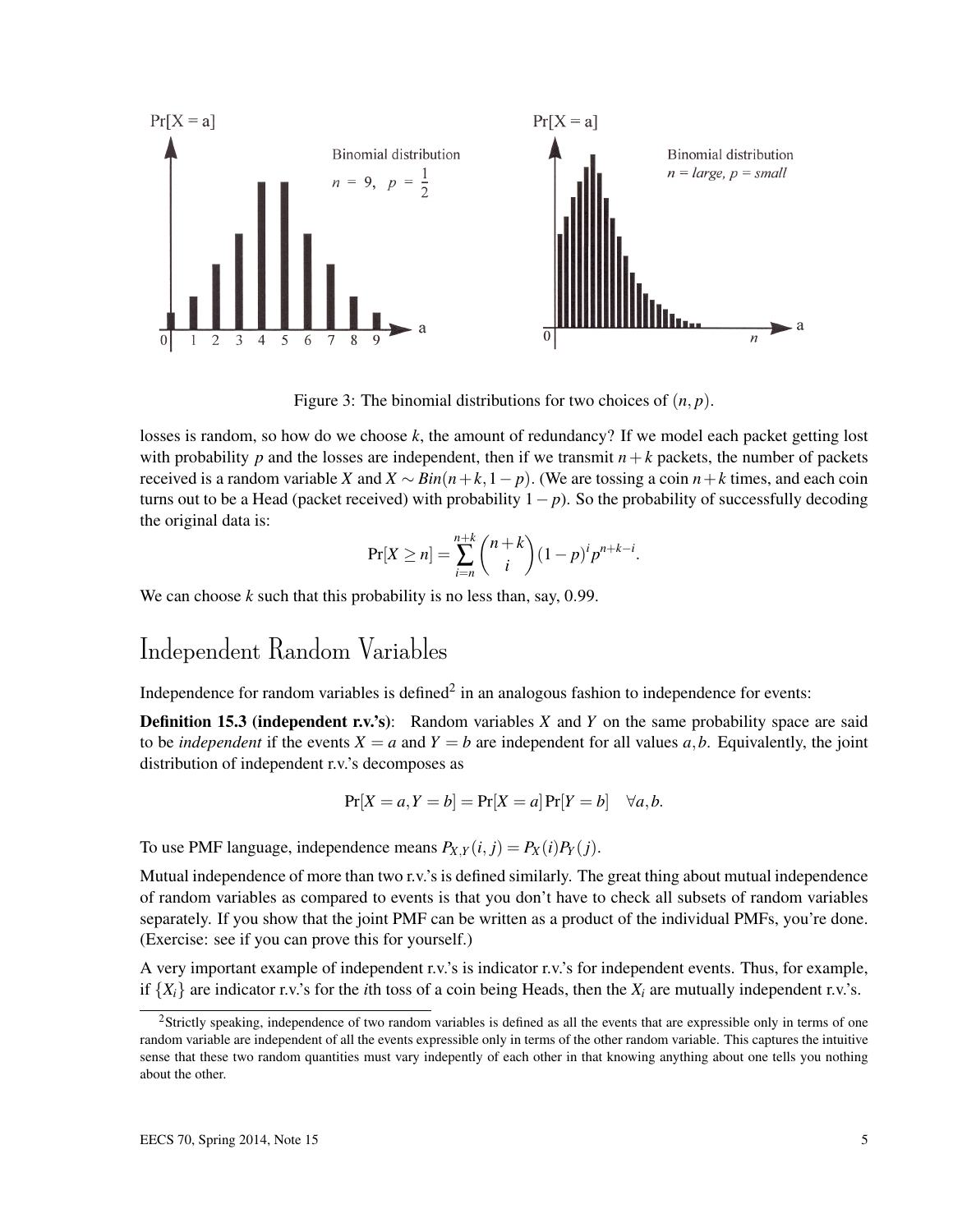#### Expectation

The distribution of a r.v. (or collection or r.v.s) contains *all* the probabilistic information about the r.v. (or collection of r.v.s) In most applications, however, the complete distribution of a r.v. is very hard to calculate. For example, consider the homework example with 20 students. In principle, we'd have to enumerate  $20! \approx 2.4 \times 10^{18}$  sample points, compute the value of *X* at each one, and count the number of points at which *X* takes on each of its possible values! (though in practice we could streamline this calculation a bit). Moreover, even when we can compute the complete distribution of a r.v., it is often not very helpful from an intuitive perspective.

For these reasons, we seek to *compress* the distribution into a more compact, convenient form that is also easier to compute. The most widely used such form is the *expectation* (or *mean* or *average*) of the r.v.

Definition 15.4 (expectation): The expectation of a discrete random variable *X* is defined as

$$
E(X) = \sum_{a \in \mathscr{A}} a \times Pr[X = a],
$$

where the sum is over all possible values taken by the r.v.

For our homework example, the expectation is

$$
E(X) = \left(0 \times \frac{1}{3}\right) + \left(1 \times \frac{1}{2}\right) + \left(3 \times \frac{1}{6}\right) = 0 + \frac{1}{2} + \frac{1}{2} = 1.
$$

i.e., the expected number of fixed points in a permutation of three items is exactly 1.

The expectation can be seen in some sense as a "typical" value of the r.v. (though note that it may not actually be a value that the r.v. ever takes on). The question of how typical the expectation is for a given r.v. is a very important one that we shall return to in a later lecture.

Here is a physical interpretation of the expectation of a random variable: imagine carving out a wooden cutout figure of the probability distribution as in the figure. Then the expected value of the distribution is the balance point (directly below the center of gravity) of this object.



Figure 4: Physical interpretation of expected value as the balance point.

#### Examples

1. Single die. Throw one fair die. Let *X* be the number that comes up. Then *X* takes on values 1,2,...,6 each with probability  $\frac{1}{6}$ , so

$$
E(X) = \frac{1}{6}(1+2+3+4+5+6) = \frac{21}{6} = \frac{7}{2}.
$$

Note that *X* never actually takes on its expected value  $\frac{7}{2}$ .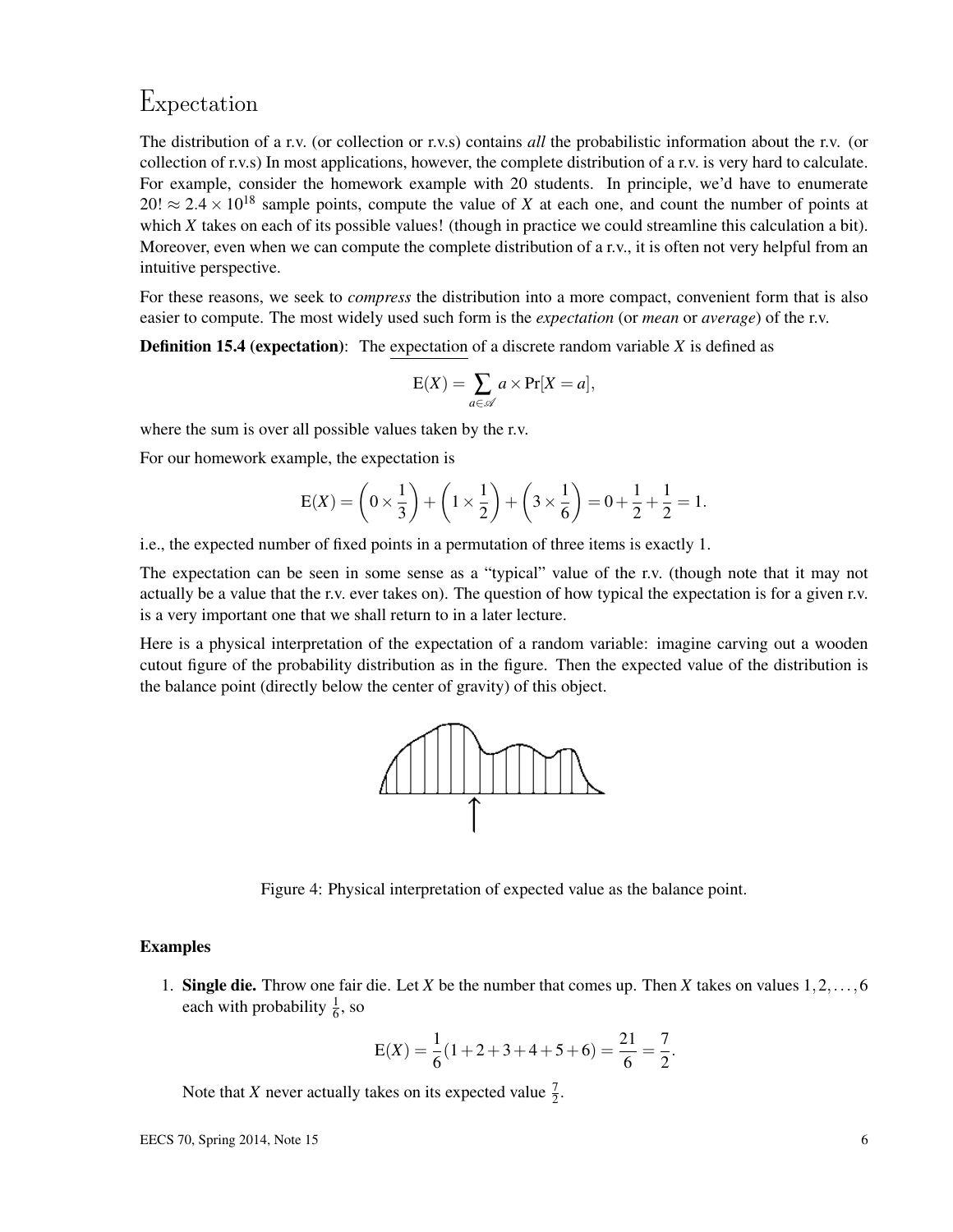2. Two dice. Throw two fair dice. Let *X* be the sum of their scores. Then the distribution of *X* is

| $Pr[X = a]$ | $\sim 100$<br>10 |  |  |  |  |  |
|-------------|------------------|--|--|--|--|--|

The expectation is therefore

$$
E(X) = \left(2 \times \frac{1}{36}\right) + \left(3 \times \frac{1}{18}\right) + \left(4 \times \frac{1}{12}\right) + \dots + \left(12 \times \frac{1}{36}\right) = 7.
$$

3. Roulette. A roulette wheel is spun. You bet \$1 on Black. If a black number comes up, you receive your stake plus \$1; otherwise you lose your stake. Let *X* be your net winnings in one game. Then *X* can take on the values +1 and -1, and  $Pr[X = 1] = \frac{18}{38}$ ,  $Pr[X = -1] = \frac{20}{38}$ . [Recall that a roulette wheel has 38 slots: the numbers 1, 2, ..., 36, half of which are red and half black, plus 0 and 00, which are green.] Thus

$$
E(X) = \left(1 \times \frac{18}{38}\right) + \left(-1 \times \frac{20}{38}\right) = -\frac{1}{19};
$$

i.e., you expect to lose about a nickel per game. Notice how the zeros tip the balance in favor of the casino!

## Linearity of expectation

So far, we've computed expectations by brute force: i.e., we have written down the whole distribution and then added up the contributions for all possible values of the r.v. The real power of expectations is that in many real-life examples they can be computed much more easily using a simple shortcut. The shortcut is the following:

Theorem 15.1: For any two random variables *X* and *Y* on the same probability space, we have

$$
E(X+Y) = E(X) + E(Y).
$$

Also, for any constant *c*, we have

$$
E(cX) = cE(X).
$$

Proof: To make the proof easier, we will first rewrite the definition of expectation in a more convenient form. Recall from Definition 15.4 that

$$
E(X) = \sum_{a \in \mathscr{A}} a \times \Pr[X = a].
$$

Let's look at one term  $a \times Pr[X = a]$  in the above sum. Notice that  $Pr[X = a]$ , by definition, is the sum of  $Pr[\omega]$  over those sample points  $\omega$  for which  $X(\omega) = a$ . And we know that every sample point  $\omega \in \Omega$  is in exactly one of these events  $X = a$ . This means we can write out the above definition in a more long-winded form as

$$
E(X) = \sum_{\omega \in \Omega} X(\omega) \times Pr[\omega].
$$
 (2)

This equivalent definition of expectation will make the present proof much easier (though it is usually less convenient for actual calculations).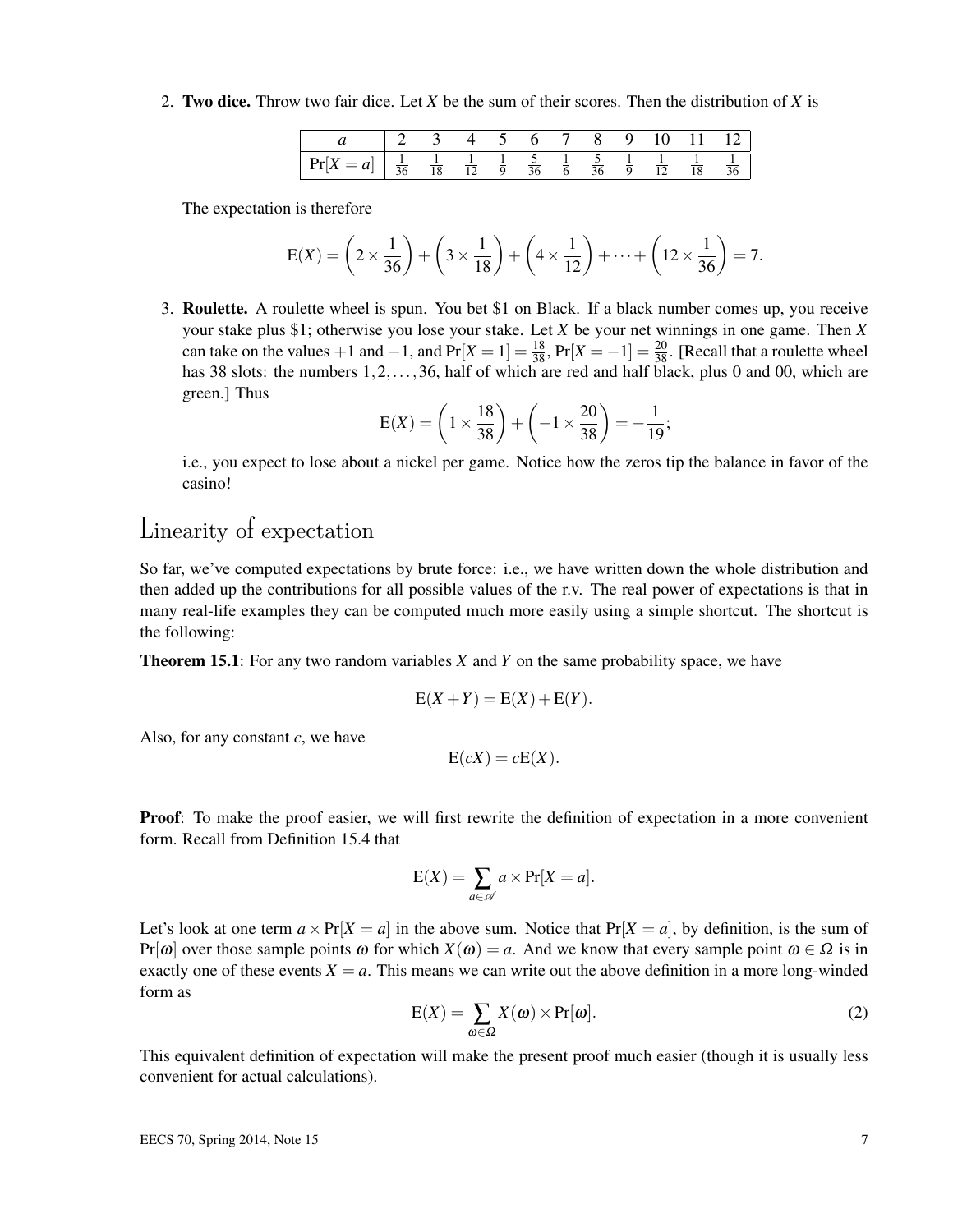Now let's write out  $E(X + Y)$  using equation (2):

$$
E(X+Y) = \sum_{\omega \in \Omega} (X+Y)(\omega) \times Pr[\omega]
$$
  
=  $\sum_{\omega \in \Omega} (X(\omega) + Y(\omega)) \times Pr[\omega]$   
=  $\sum_{\omega \in \Omega} (X(\omega) \times Pr[\omega]) + \sum_{\omega \in \Omega} (Y(\omega) \times Pr[\omega])$   
=  $E(X) + E(Y).$ 

In the last step, we used equation (2) twice.

This completes the proof of the first equality. The proof of the second equality is much simpler and is left as an exercise.  $\square$ 

Theorem 15.1 is very powerful: it says that the expectation of a sum of r.v.'s is the sum of their expectations, with no assumptions about the r.v.'s. We can use Theorem 15.1 to conclude things like  $E(3X – 5Y) =$ 3E(*X*)−5E(*Y*). This property is known as linearity of expectation. *Important caveat: Theorem 15.1 does* **not** say that  $E(XY) = E(X)E(Y)$ , or that  $E(\frac{1}{X}) = \frac{1}{E(X)}$  etc. These claims are not true in general. It is *only* sums *and* differences *and* constant multiples *of random variables that behave so nicely. We talk about products at the end of this note.*

#### Examples

Now let's see some examples of Theorem 15.1 in action.

- 4. Two dice again. Here's a much less painful way of computing E(*X*), where *X* is the sum of the scores of the two dice. Note that  $X = X_1 + X_2$ , where  $X_i$  is the score on die *i*. We know from example 1 above that  $E(X_1) = E(X_2) = \frac{7}{2}$ . So by Theorem 15.1 we have  $E(X) = E(X_1) + E(X_2) = 7$ .
- 5. More roulette. Suppose we play the above roulette game not once, but 1000 times. Let *X* be our expected net winnings. Then  $X = X_1 + X_2 + \ldots + X_{1000}$ , where  $X_i$  is our net winnings in the *i*th play. We know from earlier that  $E(X_i) = -\frac{1}{19}$  for each *i*. Therefore, by Theorem 15.1,  $E(X) =$  $E(X_1) + E(X_2) + \cdots + E(X_{1000}) = 1000 \times (-\frac{1}{19}) = -\frac{1000}{19} \approx -53$ . So if you play 1000 games, you expect to lose about \$53.
- 6. Homeworks. Let's go back and answer our original question about the class of 20 students. Recall that the r.v. *X* is the number of students who receive their own homework after shuffling (or equivalently, the number of fixed points). To take advantage of Theorem 15.1, we need to write *X* as the *sum* of simpler r.v.'s. But since *X counts* the number of times something happens, we can write it as a sum using the following trick:

$$
X = X_1 + X_2 + \ldots + X_{20}, \qquad \text{where } X_i = \begin{cases} 1 & \text{if student } i \text{ gets her own hw;} \\ 0 & \text{otherwise.} \end{cases} \tag{3}
$$

[You should think about this equation for a moment. Remember that all the *X*'s are random variables. What does an equation involving random variables mean? What we mean is that, *at every sample point*  $\omega$ , we have  $X(\omega) = X_1(\omega) + X_2(\omega) + \ldots + X_{20}(\omega)$ . Why is this true?]

A  $0/1$ -valued random variable such as  $X_i$  is called an indicator random variable of the corresponding event (in this case, the event that student *i* gets her own hw). For indicator r.v.'s, the expectation is particularly easy to calculate. Namely,

$$
E(X_i) = (0 \times Pr[X_i = 0]) + (1 \times Pr[X_i = 1]) = Pr[X_i = 1].
$$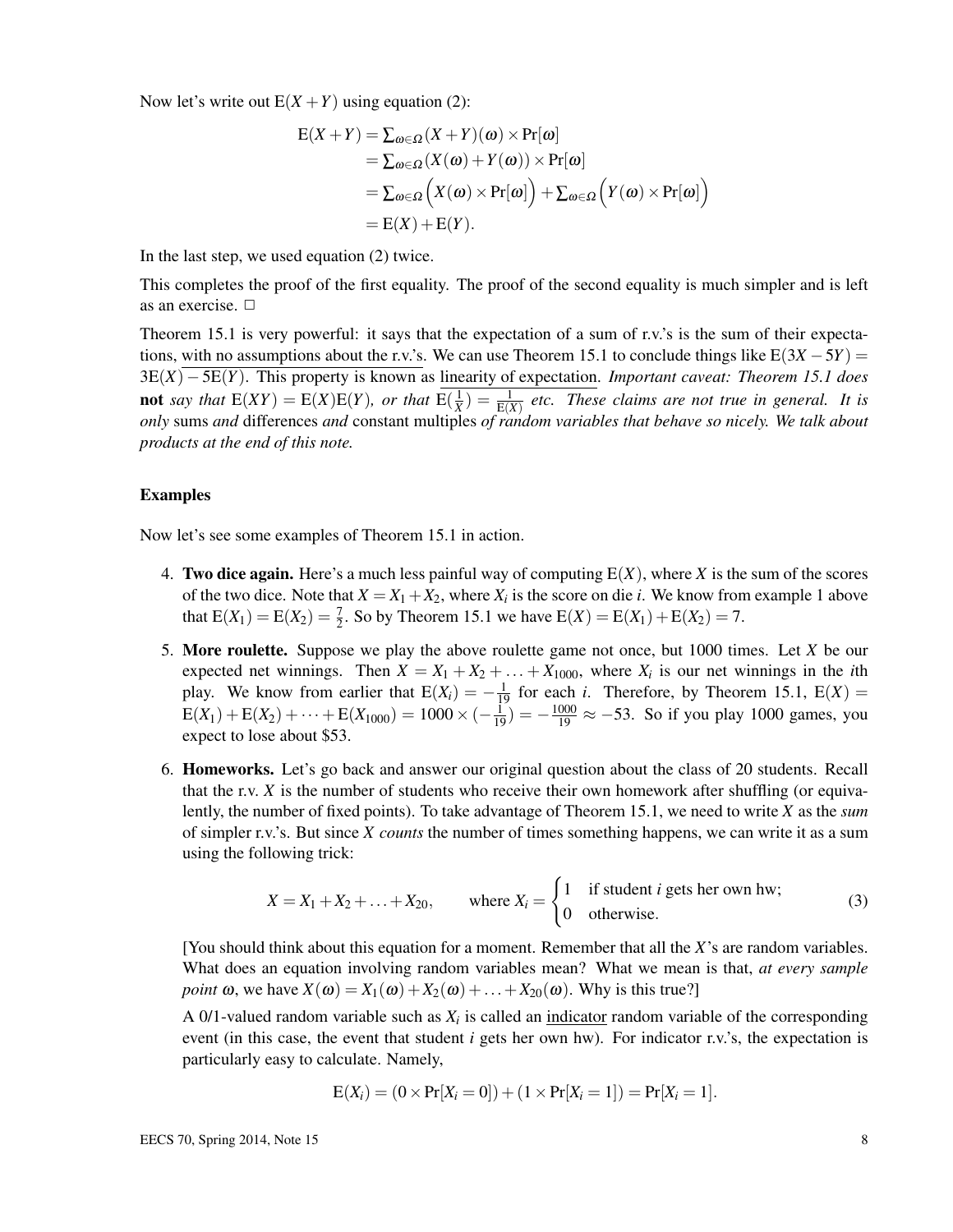But in our case, we have

$$
Pr[X_i = 1] = Pr[student \text{ } i \text{ gets her own hw}] = \frac{1}{20}.
$$

Now we can apply Theorem 15.1 to (3), to get

$$
E(X) = E(X_1) + E(X_2) + \cdots + E(X_{20}) = 20 \times \frac{1}{20} = 1.
$$

So we see that the expected number of students who get their own homeworks in a class of size 20 is 1. But this is exactly the same answer as we got for a class of size 3! And indeed, we can easily see from the above calculation that we would get  $E(X) = 1$  for *any* class size *n*: this is because we can write  $X = X_1 + X_2 + ... + X_n$ , and  $E(X_i) = \frac{1}{n}$  for each *i*.

So the expected number of fixed points in a random permutation of *n* items is always 1, regardless of *n*. Amazing, but true.

7. Coin tosses. Toss a fair coin 100 times. Let the r.v. *X* be the number of Heads. As in the previous example, to take advantage of Theorem 15.1 we write

$$
X = X_1 + X_2 + \ldots + X_{100},
$$

where  $X_i$  is the indicator r.v. of the event that the *i*th toss is Heads. Since the coin is fair, we have

$$
E(X_i) = Pr[X_i = 1] = Pr[ith toss is Heads] = \frac{1}{2}.
$$

Using Theorem 15.1, we therefore get

$$
E(X) = \sum_{i=1}^{100} \frac{1}{2} = 100 \times \frac{1}{2} = 50.
$$

More generally, the expected number of Heads in *n* tosses of a fair coin is  $\frac{n}{2}$ . And in *n* tosses of a biased coin with Heads probability *p*, it is *np* (why?). So the expectation of a r.v.  $X \sim Bin(n, p)$  is *np*. Note that it would have been harder to reach the same conclusion by computing this directly from definition of expectation.

8. Balls and bins. Throw *m* balls into *n* bins. Let the r.v. *X* be the number of balls that land in the first bin. Then *X* behaves exactly like the number of Heads in *n* tosses of a biased coin, with Heads probability  $\frac{1}{n}$  (why?). So from example 7 we get  $E(X) = \frac{m}{n}$ .

In the special case  $m = n$ , the expected number of balls in any bin is 1. If we wanted to compute this directly from the distribution of *X*, we'd get into a messy calculation involving binomial coefficients.

Here's another example on the same sample space. Let the r.v. *Y* be the number of empty bins. The distribution of *Y* is horrible to contemplate: to get a feel for this, you might like to write it down for  $m = n = 3$  (3 balls, 3 bins). However, computing the expectation  $E(Y)$  is a piece of cake using Theorem 15.1. As usual, let's write

$$
Y = Y_1 + Y_2 + \dots + Y_n,\tag{4}
$$

where  $Y_i$  is the indicator r.v. of the event "bin *i* is empty". Again as usual, the expectation of  $Y_i$  is easy:

$$
E(Y_i) = Pr[Y_i = 1] = Pr[bin i is empty] = \left(1 - \frac{1}{n}\right)^m;
$$